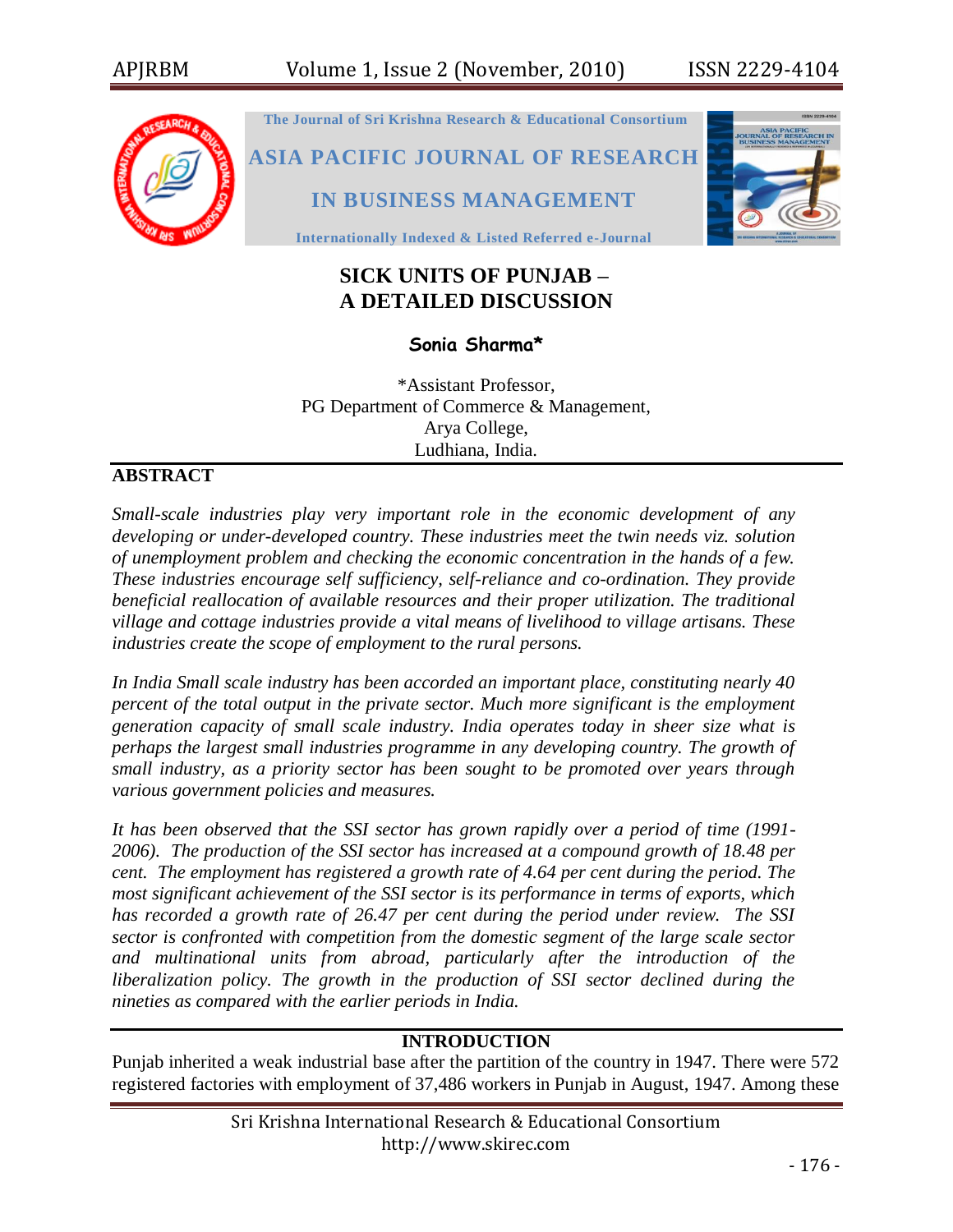factories, the largest number was that of ginning and pressing factories followed respectively by general and electrical engineering, iron and steel smelting, rolling and re-rolling, hosiery, aluminium, cooper and brass; wheat flour and rice milling and so on.

If we take a look at the situation soon after independence, we see that small scale industries were mainly concentrated in the production of consumer goods such as hosiery, handloom spinning and weaving. Soon after this, Batala town started emerging as the centre of machine tools in the country. By the end of 2000, there was a shift in the small industrial production towards producer goods e.g., machine tools, general and electrical goods. This structural change in the pattern of small industrial production occurred due to two reasons. First, the small industry was shifting from the products e.g. hosiery and handloom products to the consumer goods items such as sewing machines and their parts, bicycle parts, electrical fans, etc. Second, the relative importance of export earnings and import savings products such as sports goods and machine tools was increasing.

The dominance of the small sector in the industrial sector of Punjab in the early nineties is clear from the fact that the small enterprise contributed 81.8 percent in the total net output of the state's industrial sector in 1990-91. The share of the large sector in India was 49.9 percent of the net industrial output, it was only 18.2 percent in Punjab. Small enterprise were further categorized into the household and the non-household. The household industry accounted for about 34 percent of the total net output of 81.8 percent whereas at the national level it was only 16.9 percent. This shows that the household sector dominated the Punjab economy as compared to India.

By the end of 2000, the number of registered working small-scale industrial units in Punjab was 14,827 while for the country as a whole it was 1,59,000 Punjab's share in this respect stood at 9.33 percent. These small units with an investment of Rs. 81.54 crore employed 1,23,544 persons. The share of this registered small sector of Punjab was 7.74 percent in the case of fixed investment and 7.48 percent with regard to employment in this sector for the country as a whole. The gross value of output of this sector in Punjab was Rs. 243.39 crore and it was about 9.35 percent of the all-India figure. The average employment in these units in Punjab was nine persons and the per unit output was Rs. 1.78 lakh.

Inspite of its importance, the small-scale sector is beset with the problem of sickness. Sickness is a natural concomitant of market economy. An industrial unit is considered sick when its financial position is not satisfactory and it becomes worse year after year. It incurs losses and its capital reserves may be stretched out in course of time. When its current liabilities are more than current assets, the organization may not be in a position to pay its liabilities. Presently the small scale industrial sector suffers from a high rate of mortality and growing incidence of sickness. According to latest estimates, the percentage of sick unit in the small scale industry varies from ten to fifty percent in various states. At the end of 2001, 249630 (7.4 percent of total SSIs) were sick(Economic Survey 2001-02) .The number of SSIs which was 9.60 lakhs in 1981- 82 has increased to 33.70 lakhs in 2000-01. The number of sick SSIs has increased from 25342 in 1981-82 to 249630 in 2000-01. The number of sick units as a percentage to total SSIs is continuously increasing from 1981. In Punjab 3134 units were declared sick and the large number of industrial sick units are located in Ludhiana followed by Amritsar, Jalandhar,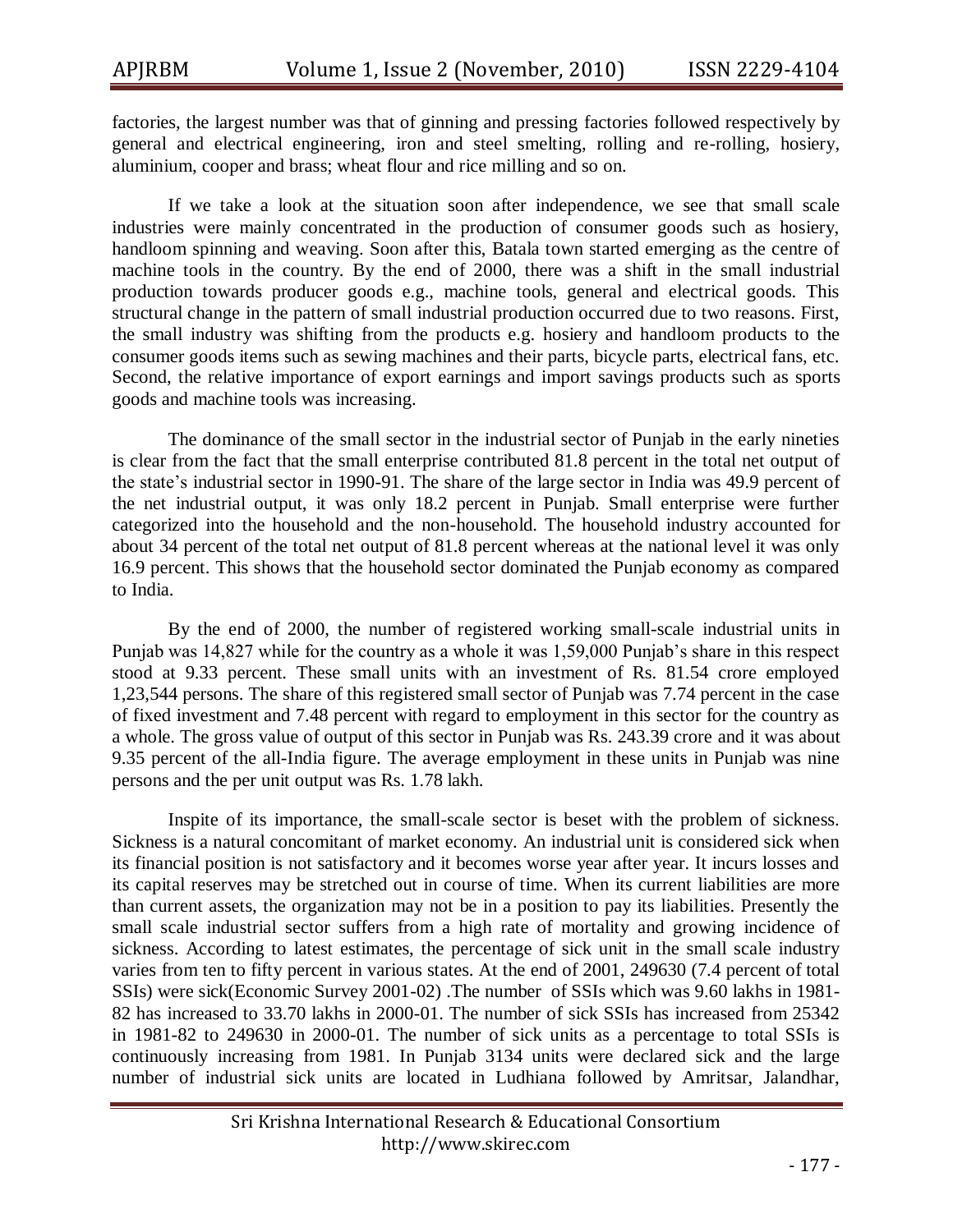Bathinda districts. About on 23% of total sick units have been found in Ludhiana.(source R.B.I report).

During the post liberalisation period no such study appears to have been done in India, which has used discriminant analysis by taking financial and macro economic variables data for the prediction of industrial sickness. It is believed that the present study will help in predicting industrial sickness at the early stage and for taking remedial actions..

In the present study efforts have been made to identify the factors leading to industrial sickness in small scale industries in Punjab and developing a model of industrial sickness based on financial ratios and macro-economic variables

In the present study, analysis have been carried out in two parts. In the first part an attempt has been made to find out the relation between the various factors and sickness. A questionnaire was given to 100 respondents and on the basis of there answers an attempt has been made to find out the relationship among various factors i.e. age, education, nature of operations, nature of unit and sickness. In the second part, two group linear-discriminant analysis has been used for five years before sickness. The discriminant function has been developed for each year separately. For this purpose a sample of sixty industrial units i.e. thirty sick units and thirty healthy units was taken. The size was measured in terms of capital employed, sales and total assets.

 Fifty-four financial ratios were chosen on the basis of their importance in earlier studies and their relevance to the present study. These ratios were categorized under the head liquidity, activity, solvency and profitability. Six macro economic variables were also selected to know their effect along with financial ratios. The discriminant analysis has been used on these financial ratios and macro economic variables and predictive accuracy of the models was estimated. The student t-test was also applied on the financial ratios to identify the difference, if any, between their mean values

### **6.1 FINDINGS**

### **6.1.1 FINDINGS ON BASIS OF ENTREPRENEUR'S OPINION**

It has been found in the study that the units located in urban areas are less prone to sickness than the units located in rural areas and also the sole proprietorship units are more prone to sickness than the partnership firms or units. It may be on account of their limited capital resources. It has also been found that the units owned by professionally and technically educated entrepreneurs are managed more efficiently and their units are less prone to sickness as compared to the units managed by the less educated entrepreneurs. In this study, positive relationship has been found between the age of the entrepreneur and industrial sickness. Higher the age more is the chances of sickness. The extent of sickness is more in seasonal units than the in perennial units. Seasonal units are more prone to sickness due to their idle capacity during the off season. The units which are financed through money lenders, friends or family members are more prone to sickness than the units which are financed through banks and financial institutions.